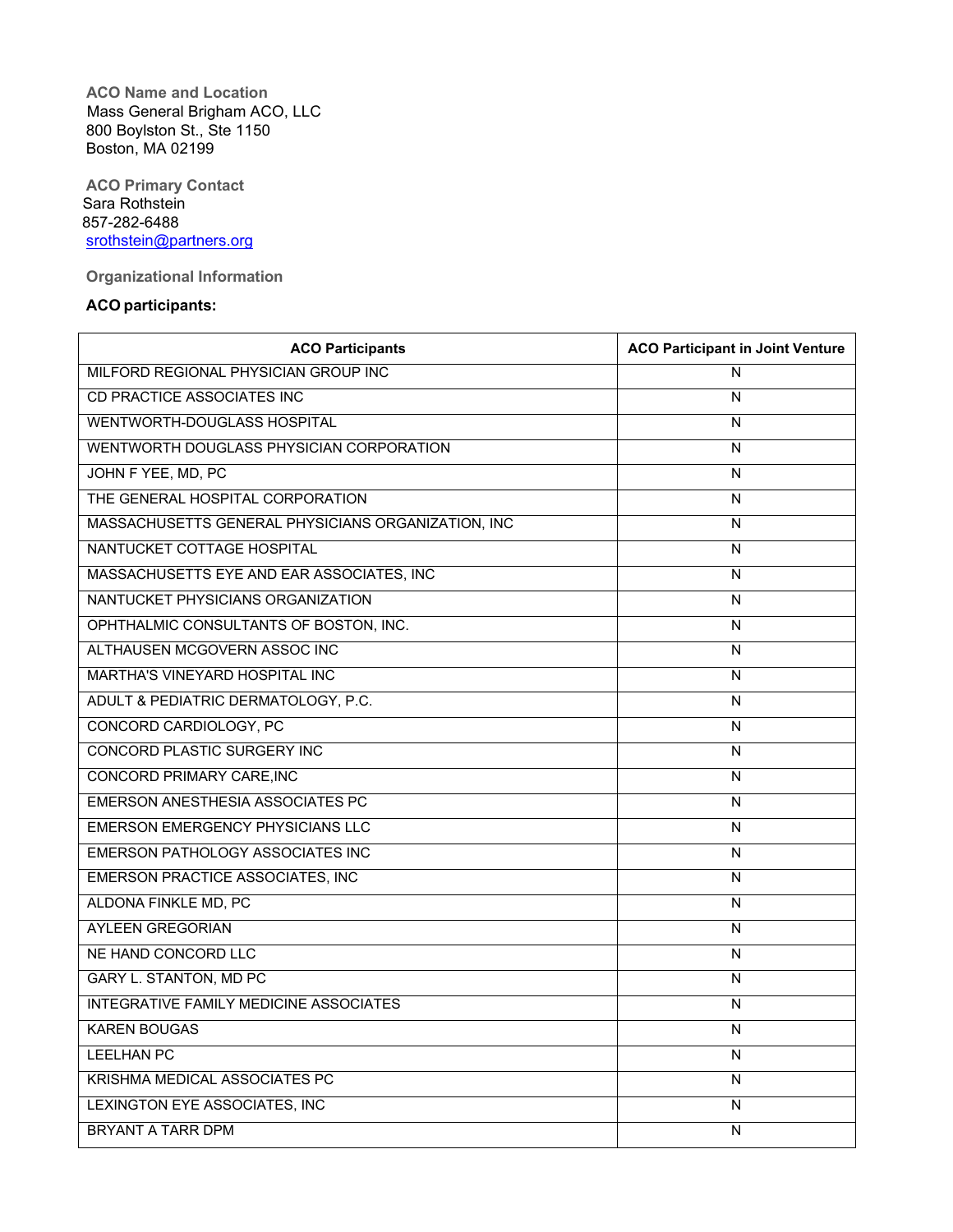| SANDRA M WEAKLAND DPM,PC                          | $\mathsf{N}$   |
|---------------------------------------------------|----------------|
| RUSSELL B. BUTLER, MD, PC                         | N              |
| PEDIATRICS WEST PC                                | N              |
| ORTHOPAEDIC HAND ASSOCIATES EMERSON LLC           | ${\sf N}$      |
| ORTHOPEDIC AFFILIATES INC                         | N              |
| MIDDLESEX GASTROENTEROLGY, PC                     | $\mathsf{N}$   |
| NORTH BRIDGE IMAGING GROUP, LLC                   | N              |
| SURGICAL ASSOCIATES OF CONCORD, PC                | ${\sf N}$      |
| THOMAS A. LAMATTINA MD PC                         | N              |
| <b>STEN LOFGREN</b>                               | N              |
| STEPHEN J. HOENIG, MD, PC                         | ${\sf N}$      |
| <b>BRIAN J ZINSMEISTER</b>                        | $\mathsf{N}$   |
| NEWTON WELLESLEY DERMATOLOGY ASSOCIATES           | N              |
| ORTHOBOSTON LLC                                   | N              |
| ROOT FAMILY MEDICINE PC                           | N              |
| NEWTON-WELLESLEY OBSTETRICS & GYNECOLOGY PC       | N              |
| <b>WESTON PRIMARY CARE, PC</b>                    | N              |
| MITCHELL HARDENBROOK, MD PC                       | $\mathsf{N}$   |
| TANG BENJES & ASSOCIATES PC                       | N              |
| NEWTON-WELLESLEY UROLOGY, PC                      | N              |
| BOSTON WEST CARDIOLOGY PC                         | N              |
| BOSTON SPORTS MEDICINE AND RESEARCH INSTITUTE LLC | N              |
| BOSTON PLASTIC SURGERY ASSOCIATES, PC             | $\mathsf{N}$   |
| BOSTON HERNIA & PILONIDAL CENTER, PLLC            | ${\sf N}$      |
| ALLA I. NEYSHTADT, M.D., PC                       | $\overline{N}$ |
| ANN WANG-DOHLMAN, MD, PC                          | N              |
| ALEXANDER KOPP, MD, PC                            | N              |
| ABOUT WOMEN BY WOMEN A PROFESSIONAL CORPORATION   | N              |
| MITCHELL ABRAMSON                                 | N              |
| <b>MARK TULER DPM</b>                             | N              |
| MARK H. ABENSOHN, M.D., L.L.C.                    | N              |
| <b>KRAUSS DERMATOLOGY PC</b>                      | N              |
| JONATHAN D KAPLAN DPM LLC                         | N              |
| JAY L. COHEN, MD, PC                              | N              |
| <b>INTERNISTS ASSOCIATED</b>                      | N              |
| INTEGRATIVE DERMATOLOGY PC                        | N              |
| INNER BALANCE INTEGRATIVE MEDICINE LLC            | $\overline{N}$ |
| HANSA NEUROSURGERY PC                             | N              |
| GYNECOLOGY PARTNERS P.C.                          | N              |
| <b>HAND SURGERY PC</b>                            | N              |
| DERMWELLESLEY LLC                                 | N              |
| EYE CARE AND LASER SURGERY OF NEWTON-WELLESLEY    | N              |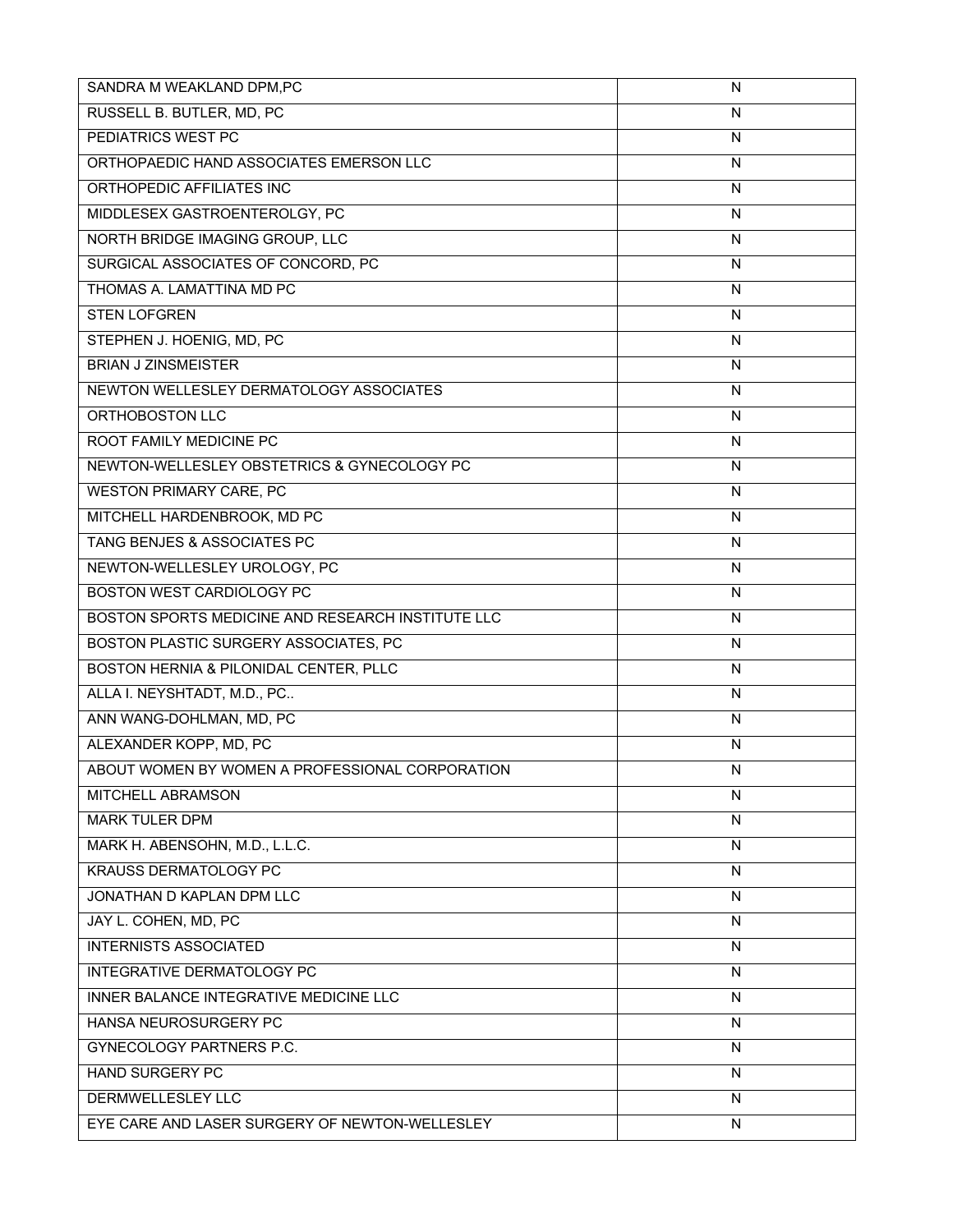| DERMATOLOGY CONSULTANTS AT NEWTON-WELLESLEY PC | N                       |
|------------------------------------------------|-------------------------|
| DAVID KIEFF MD LLC                             | N                       |
| COMMONWEALTH ANESTHESIA ASSOCIATES, INC        | $\overline{\mathsf{N}}$ |
| PLASTIC SURGICAL ASSOCIATES, INC.              | N                       |
| <b>XUAN ZHANG</b>                              | N                       |
| WISSAM KHOORY, MD,PC                           | N                       |
| WELLESLEY PRIMARY CARE MEDICINE, PC            | N                       |
| WELLESLEY WOMENS CARE PC                       | N                       |
| SEHA MEDICAL AND WOUND CARE LLC                | N                       |
| WELLESLEY FAMILY CARE ASSOCIATES, PC           | N                       |
| SALTZMAN UROLOGICAL ASSOICATES, PC             | N                       |
| PUTNOI EYE CARE PC                             | N                       |
| ROBERT J. BANCO MD PC                          | N                       |
| PULMONARY AND SLEEP MEDICINE CONSULTANTS, PLLC | N                       |
| ORTHOPEDICS NEW ENGLAND INC                    | N                       |
| NEWTON-WELLESLEY SURGEONS INC                  | N                       |
| NEWTON-WELLESLEY PSYCHIATRY                    | N                       |
| NEWTON WELLESLEY PRIMARY CARE P C              | N                       |
| NEWTON WELLESLEY INTERVENTIONAL SPINE LLC      | N                       |
| NEWTON WELLESLEY ORTHOPEDIC ASSOCIATES INC     | $\overline{\mathsf{N}}$ |
| NEW ENGLAND PODIATRY NEEDHAM PC                | N                       |
| NEWTON WELLESLEY EYE ASSOCIATES PC             | N                       |
| NEWTON WELLESLEY NEUROLOGY ASSOCIATES, P.C.    | N                       |
| NEW ENGLAND PODIATRY ASSOCIATES, P.C.          | N                       |
| NEW ENGLAND EAR NOSE AND THROAT LLC            | ${\sf N}$               |
| ALPHA MEDICAL ASSOCIATES PC                    | N                       |
| <b>JAMES ANDRESON</b>                          | N                       |
| NORTH SHORE ORAL SURGERY GROUP PC              | N                       |
| NORTH SHORE GYNECOLOGY, PC                     | N                       |
| NORTH SHORE EYE CARE, INC                      | N                       |
| <b>BOSTON RETINA PLLC</b>                      | N                       |
| <b>MARTIN KAFINA</b>                           | N                       |
| MAURA MCGRANE, MD, PC                          | N                       |
| SANPHY PODIATRY GROUP, INC.                    | N                       |
| NEW ENGLAND ORTHOPEDIC SPECIALISTS LLC         | ${\sf N}$               |
| <b>RICHARD S EISNER DPM</b>                    | N                       |
| PRIMARY CARE NORTH PC                          | N                       |
| PEABODY PODIATRY LLC                           | ${\sf N}$               |
| PAIN AND WELLNESS CENTER                       | N                       |
| NORTHSHORE PHYSICIANS ASSOCIATES P C           | N                       |
| NORTH SHORE EAR, NOSE & THROAT ASSOCIATES, PC  | N                       |
| MICROSURGICAL EYE CONSULTANTS                  | N                       |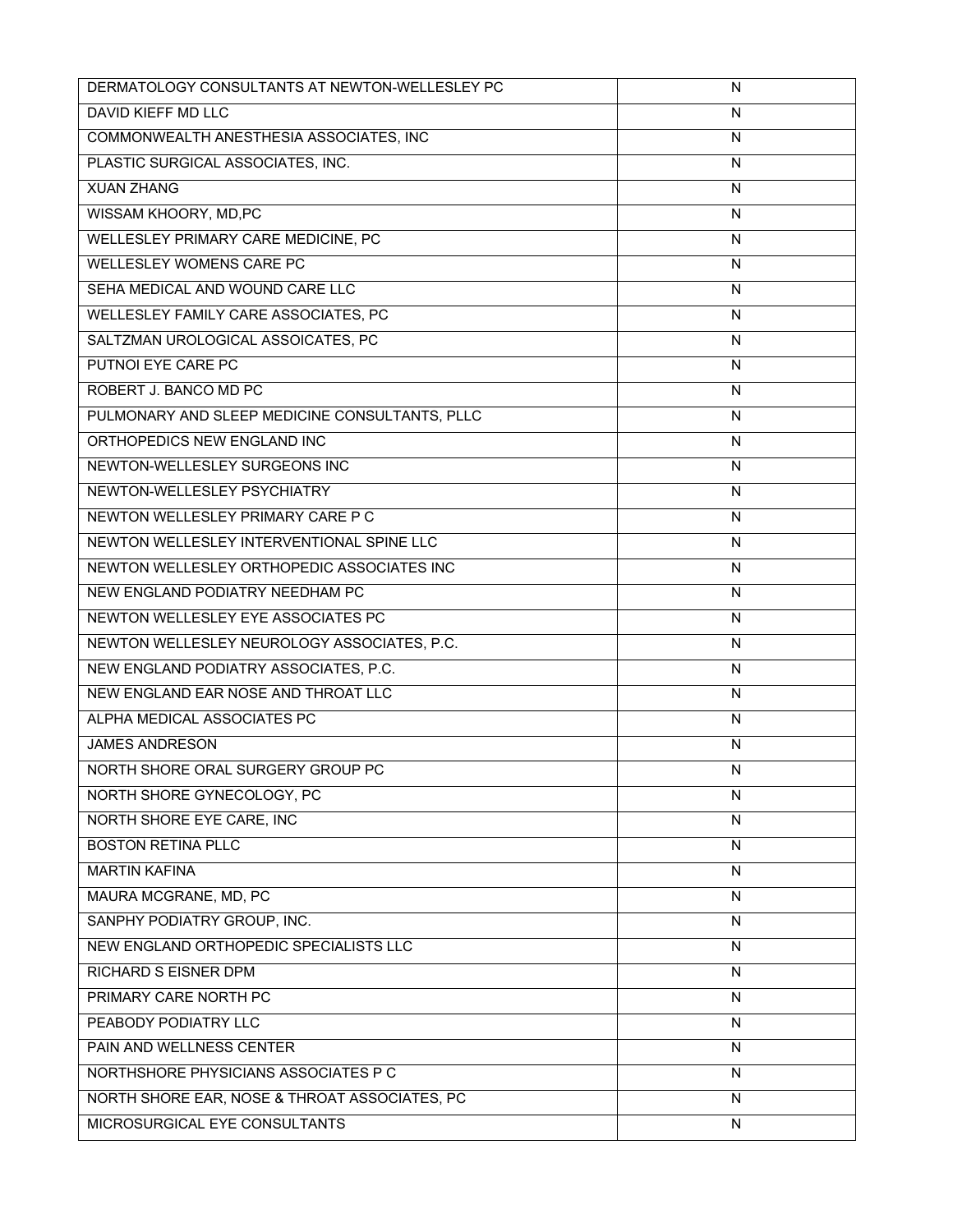| LEON L REMIS MD PC                                         | N            |
|------------------------------------------------------------|--------------|
| HOWARD S GOLDBERG MD INC                                   | N            |
| <b>FAMILY DOCTORS, LLC</b>                                 | $\mathsf{N}$ |
| INTERNAL MEDICINE PHYSICIANS OF THE NORTH SHORE            | N            |
| EYE CENTER OF THE NORTH SHORE, LLC                         | $\mathsf{N}$ |
| ESSEX NEUROLOGICAL ASSOCIATES PC                           | N            |
| <b>EMAD YOUNAN MD PC</b>                                   | N            |
| <b>DOUGLAS E PETERSON LLC</b>                              | N            |
| CRA DANVERS IMAGING, LLC                                   | N            |
| COMMONWEALTH RADIOLOGY ASSOCIATES, INC                     | N            |
| <b>CHARTER HEALTH PC</b>                                   | ${\sf N}$    |
| <b>CENTURY MEDICAL PC</b>                                  | N            |
| <b>ASTHMA &amp; ALLLERGY AFFILIATES</b>                    | N            |
| BEVERLY PODIATRY INC                                       | N            |
| BARRY S PAUL, M.D.                                         | N            |
| ALEXEYENKO MEDICAL ASSOCIATES PC                           | $\mathsf{N}$ |
| DERMATOLOGY ASSOCIATES OF THE NORTHSHORE INC               | $\mathsf{N}$ |
| AESTHETIC PLASTIC SURGERY OF NORTH SHORE PC                | N            |
| PULMONARY, CRITICAL CARE AND ALLERGY ASSOCIATES, PC        | N            |
| MASS GENERAL BRIGHAM COMMUNITY PHYSICIANS INC.             | N            |
| CHARLES RIVER MEDICAL ASSOCIATES, PC                       | N            |
| VITREORETINAL CONSULTANTS, INC.                            | $\mathsf{N}$ |
| NORTH SHORE MEDICAL CENTER, INC                            | N            |
| MEDICAL ASSOCIATES OF GREATER BOSTON                       | N            |
| DERMATOLOGY & SKIN CARE ASSOC PC                           | N            |
| KAREN T. ISSELBACHER, MD LLC                               | N            |
| <b>GIGI GIRGIS</b>                                         | N            |
| NEW ENGLAND CENTER FOR UROGYNECOLOGY LLC                   | ${\sf N}$    |
| NEWTON WELLESLEY EMERGENCY MEDICINE SPECIALIST PC          | N            |
| FAMILY FOOT CARE GROUP INC                                 | N            |
| NEWTON WELLESLEY COMMUNITY MEDICAL SERVICE PLLC            | N            |
| NORTH SHORE PHYSICIANS GROUP INC                           | N            |
| COMMONWEALTH PATHOLOGY PARTNERS PC                         | N            |
| <b>WILLIAM WINCHELL</b>                                    | N            |
| ELIZABETH HANDEL                                           | N            |
| <b>LAURA MCCANN</b>                                        | ${\sf N}$    |
| BRIGHAM & WOMENS HOSPITAL INC                              | N            |
| BRIGHAM AND WOMENS PHYSICIANS ORGANIZATION INC             | N            |
| DERMCARE PHYSICIANS AND SURGEONS, LLC                      | N            |
| <b>JOHN LAROSSA</b>                                        | N            |
| <b>EDWARD BUSICK</b>                                       | N            |
| METROPOLITAN REGENERATIVE AND REHABILITATION MEDICINE PLLC | N            |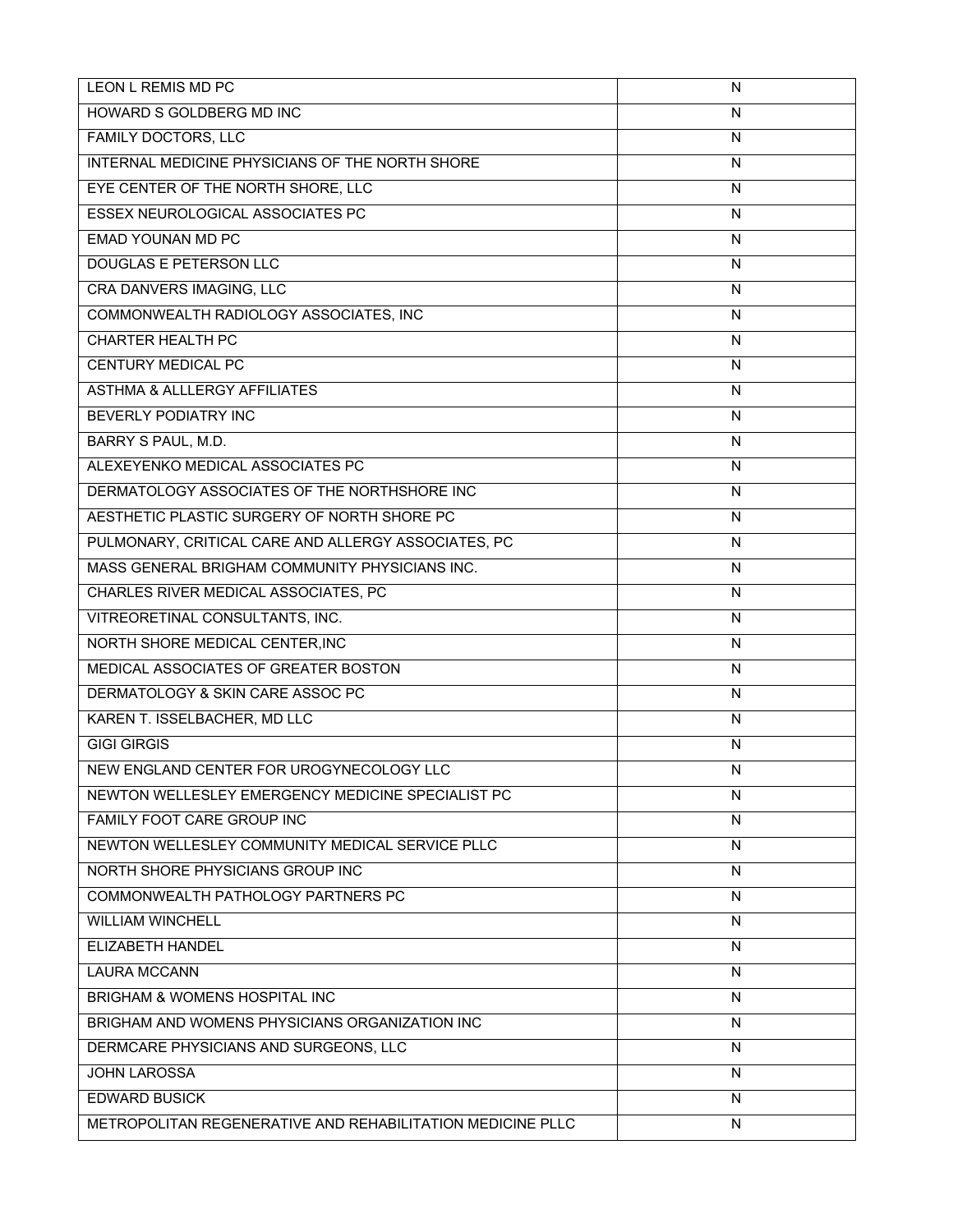| NORTH END COMMUNITY HEALTH COMMITTEE INC                                         | N |
|----------------------------------------------------------------------------------|---|
| <b>MARTIN RICHLER</b>                                                            | N |
| <b>BARRY LEVIN</b>                                                               | N |
| <b>FREDERICK LEA</b>                                                             | N |
| LAZAROU UROLOGY ASSOCIATES, PC                                                   | N |
| <b>MIRIAM DOUGHERTY</b>                                                          | N |
| LOIS GOODMAN MD PLLC                                                             | N |
| <b>ESSENTIAL DERMATOLOGY NWH PLLC</b>                                            | N |
| GASTROENTEROLOGY HEALTHCARE ASSOCIATES PC                                        | N |
| MASSACHUSETTS DERMATOLOGY ASSOCIATES, P.C.                                       | N |
| PRIMARY CARE PHYSICIAN NORTH PC                                                  | N |
| <b>WESTFORD INTERNAL MEDICINE PC</b>                                             | N |
| S. CHARLES KHANI, M.D. PHD, P.C.                                                 | N |
| BOSTON PELVIC HEALTH AND WELLNESS PC                                             | N |
| PREMIER DERMATOLOGY PLLC                                                         | N |
| NEWTON WELLESLEY MEDICAL GROUP INC                                               | N |
| THE SOUTH SHORE CENTER FOR PLASTIC RECONSTRUCTIVE AND HAND<br><b>SURGERY LLC</b> | N |
| <b>GROTON MEDICAL ASSOCIATES</b>                                                 | N |
| LIFESTYLE MEDICAL AND CARDIOVASCULAR ASSOCIATES, P.C.                            | N |
| WELLESLEY DERMATOLOGY CARE, PLLC                                                 | N |

# **ACO governing body:**

| <b>Member</b><br><b>Last Name</b> | <b>Member</b><br><b>First Name</b> | <b>Member</b><br><b>Title/Position</b>                                                                                                                                                                                                                                                                                                                                | <b>Member's Voting</b><br>Power: expressed<br>as a percentage<br>or number | <b>Membership</b><br><b>Type</b>  | <b>ACO Participant</b><br><b>Legal Business</b><br>Name/DBA, if<br>applicable |
|-----------------------------------|------------------------------------|-----------------------------------------------------------------------------------------------------------------------------------------------------------------------------------------------------------------------------------------------------------------------------------------------------------------------------------------------------------------------|----------------------------------------------------------------------------|-----------------------------------|-------------------------------------------------------------------------------|
| Meyer                             | Gregg                              | Chair, Mass<br>General<br>Brigham ACO<br>Board of<br>Managers;<br>President, Mass<br>General<br>Brigham ACO,<br>LLC; President<br>of the<br>Community<br>Division and<br><b>Executive Vice</b><br>President of<br>Value Based<br>Care at Mass<br>General<br>Brigham;<br>representative<br>of<br>Massachusetts<br>General<br>Physicians<br>Organization,<br><b>Inc</b> | 1                                                                          | ACO participant<br>representative | Massachusetts<br>General Physicians<br>Organization, Inc                      |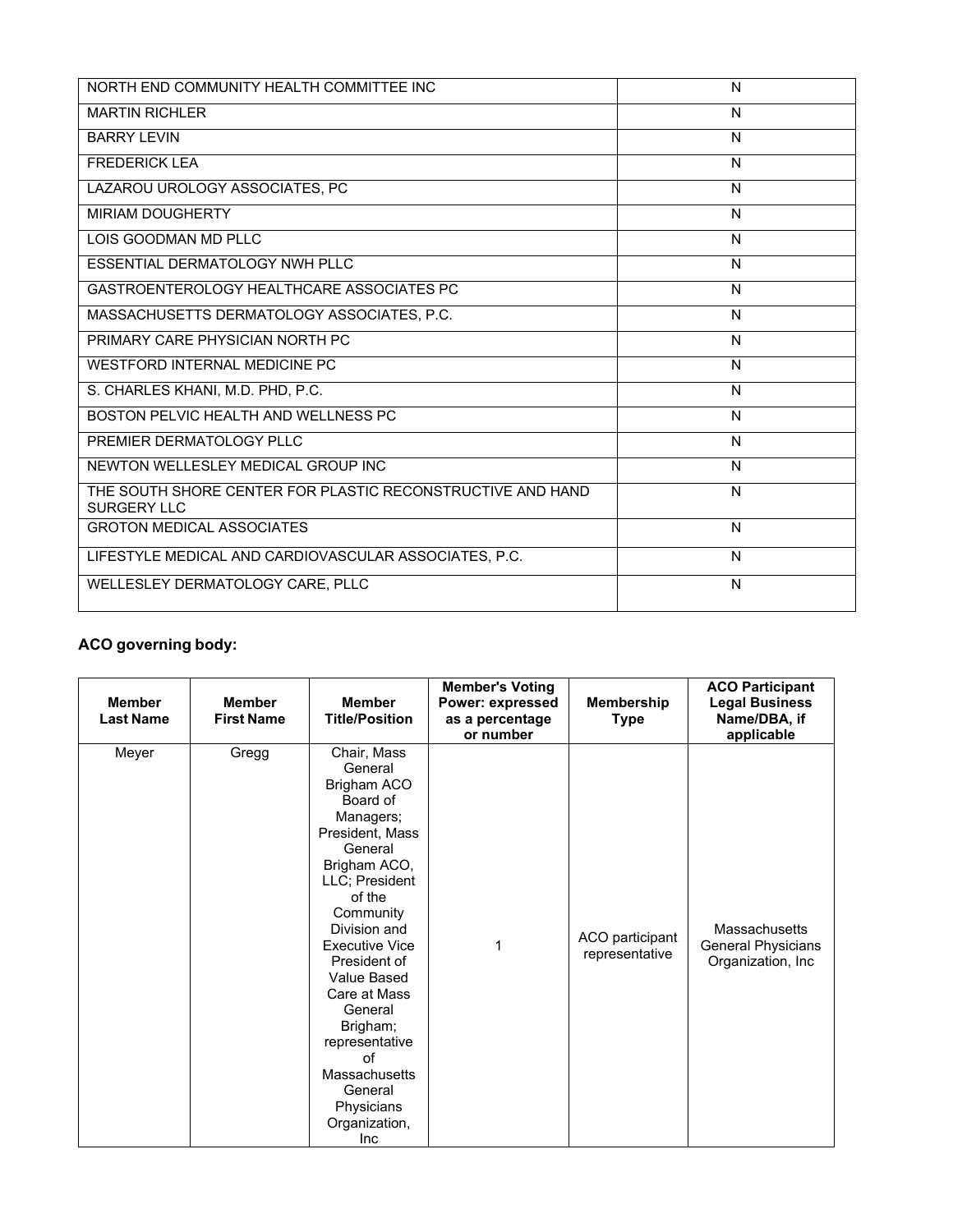| Jubelt                | Lindsay      | <b>Chief Medical</b><br>Officer for<br>Medicaid and<br>Medicare, Mass<br>General<br>Brigham ACO,<br>LLC; Chief<br>Population<br>Health Officer at<br>Mass General<br><b>Brigham</b>                                         | 1            | other                                    |                                                                 |
|-----------------------|--------------|-----------------------------------------------------------------------------------------------------------------------------------------------------------------------------------------------------------------------------|--------------|------------------------------------------|-----------------------------------------------------------------|
| Forester              | <b>Brent</b> | <b>Medical Director</b><br>for Behavioral<br>Health<br>Integration &<br>Evaluation and<br>Research at<br>Mass General<br>Brigham;<br>representative<br>οf<br>Massachusetts<br>General<br>Physicians<br>Organization,<br>Inc | 1            | ACO participant<br>representative        | Massachusetts<br><b>General Physicians</b><br>Organization, Inc |
| <b>Black-Schaffer</b> | Stephen      | Associate Chief,<br>Education and<br>Training;<br>representative<br>of<br>Massachusetts<br>General<br>Physicians<br>Organization,<br>Inc                                                                                    | 1            | ACO participant<br>representative        | Massachusetts<br>General Physicians<br>Organization, Inc        |
| Connolly              | David        | <b>Vice President</b><br>of Finance;<br>representative<br>of Mass<br>General<br><b>Brigham</b><br>Community<br>Physicians Inc.                                                                                              | 1            | ACO participant<br>representative        | Mass General<br><b>Brigham Community</b><br>Physicians Inc.     |
| del Carmen            | Marcela      | <b>Chief Medical</b><br>Officer;<br>representative<br>οf<br>Massachusetts<br>General<br>Physicians<br>Organization,<br>Inc                                                                                                  | 1            | <b>ACO Participant</b><br>Representative | Massachusetts<br>General Physicians<br>Organization, Inc        |
| Gandhi                | Niyum        | Treasurer, Mass<br>General<br>Brigham ACO,<br>LLC; Chief<br>Financial<br>Officer, Mass<br>General<br><b>Brigham</b>                                                                                                         | 1            | other                                    |                                                                 |
| Harris                | Davina       | Consumer<br>Advocate                                                                                                                                                                                                        | $\mathbf{1}$ | other                                    |                                                                 |
| McGough               | Maury        | President;<br>representative<br>of North Shore                                                                                                                                                                              | 1            | ACO participant                          | North Shore<br>Physicians Group<br>Inc                          |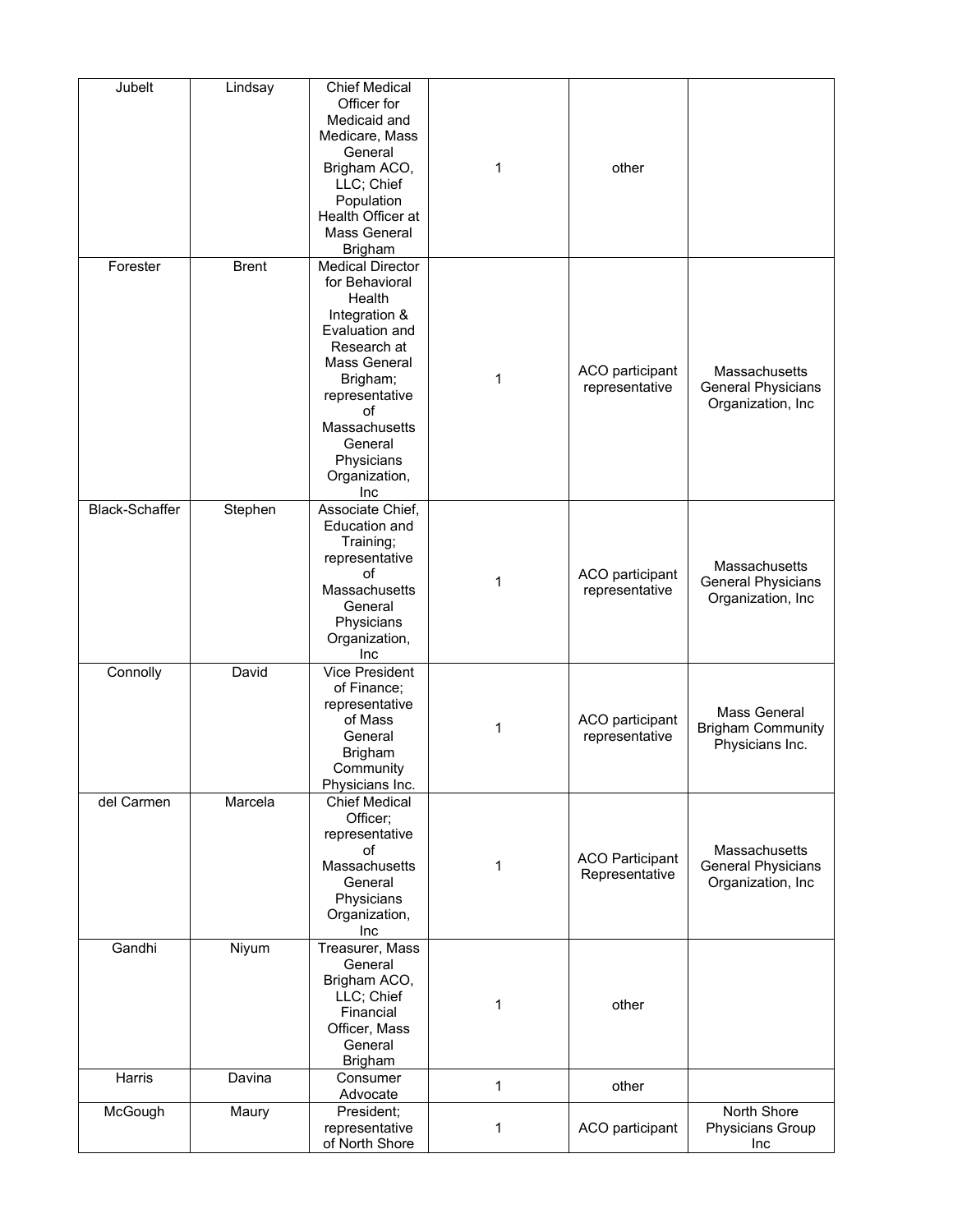|           |          | Physicians<br>Group Inc                                                                                                                                           |   |                                           |                                                             |
|-----------|----------|-------------------------------------------------------------------------------------------------------------------------------------------------------------------|---|-------------------------------------------|-------------------------------------------------------------|
| Moriarty  | Marshall | Medicare<br>Beneficiary<br>Representative                                                                                                                         | 1 | Medicare<br>Beneficiary<br>Representative |                                                             |
| Geddes    | Lauren   | Medical<br>Director;<br>representative<br>of Emerson<br>Practice<br>Associates, Inc.                                                                              | 1 | ACO participant<br>representative         | <b>Emerson Practice</b><br>Associates, Inc.                 |
| McSweeney | Patrick  | President;<br>representative<br>of Milford<br>Regional<br>Physician<br>Group Inc                                                                                  | 1 | ACO participant<br>representative         | <b>Milford Regional</b><br>Physician Group Inc              |
| Stofer    | Lynn     | President;<br>representative<br>of Mass<br>General<br><b>Brigham</b><br>Community<br>Physicians Inc.                                                              | 1 | ACO participant<br>representative         | Mass General<br><b>Brigham Community</b><br>Physicians Inc. |
| Mendu     | Mallika  | Associate Chief<br>Medical Officer;<br>representative<br>for Brigham and<br>Women's<br>Physicians<br>Organization Inc                                             | 1 | ACO participant<br>representative         | Brigham and<br>Women's Physicians<br>Organization Inc       |
| John      | Fangman  | <b>Chief Medical</b><br>Officer;<br>representative<br>for Mass<br>General<br><b>Brigham</b><br>Community<br>Physicians Inc.                                       | 1 | ACO participant<br>representative         | Mass General<br><b>Brigham Community</b><br>Physicians Inc. |
| Mayo      | Denise   | Medical<br>Director,<br>Newton<br>Wellesley<br>Physician<br>Hospital<br>Organization;<br>representative<br>for Newton<br>Wellesley<br><b>Medical Group</b><br>Inc | 1 | <b>ACO Participant</b><br>representative  | Newton Wellesley<br>Medical Group Inc                       |

# **Key ACO clinical and administrative leadership:**

ACO Executive: Sara Rothstein

Medical Director: Stanley Hochberg

Compliance Officer: Robert Damiano

Quality Assurance/Improvement Officer: Margaret Richardson

# **Associated committees and committee leadership:**

| <b>Committee Name</b> | <b>Committee Leader Name and Position</b> |
|-----------------------|-------------------------------------------|
|                       |                                           |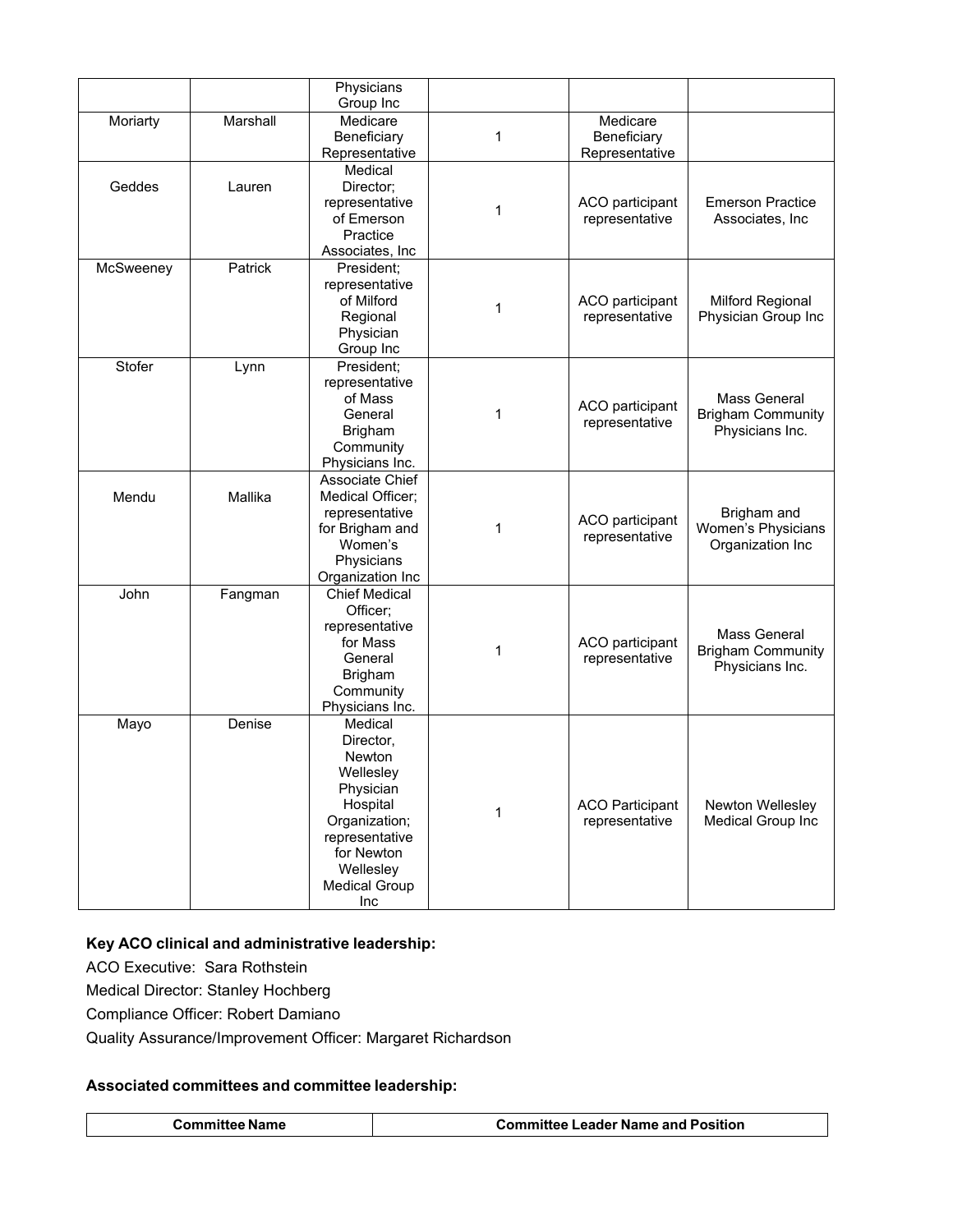| Board of Managers (see above)   | Gregg Meyer, Chair, Mass General Brigham ACO Board of Managers;<br>President, Mass General Brigham ACO, LLC; President of the<br>Community Division and Executive Vice President of Value Based Care<br>at Mass General Brigham |
|---------------------------------|---------------------------------------------------------------------------------------------------------------------------------------------------------------------------------------------------------------------------------|
| Performance Oversight Committee | Lindsay Jubelt, Chief Medical Officer for Medicare and Medicaid, Mass<br>General Brigham ACO, LLC; Chief Population Health Officer at Mass<br>General Brigham                                                                   |

## **Types of ACO participants, or combinations of participants, that formed the ACO:**

- ACO professionals in a group practice arrangement
- Networks of individual practices of ACO professionals
- Partnerships or joint venture arrangements between hospitals and ACO professionals
- Hospital employing ACO professionals

## **Shared Savings and Losses**

### **Amount of Shared Savings/Losses:**

- Second Agreement Period o Performance Year 2020, \$46,711,743.02
- First Agreement Period
	- o Performance Year 2019, \$0

### **Shared Savings Distribution:**

- Second Agreement Period
	- <p>© Performance of the image is</p>\n<p>Example 2020</p>\n<p>Example 2020</p>
		- Proportion invested in infrastructure: 5%
		- **Proportion invested in redesigned care processes/resources: 0%**
		- **Proportion of distribution to ACO participants: 95%**
- First Agreement Period
	- o Performance Year 2019 N/A

**Quality Performance Results**

#### **2020 Quality Performance Results:**

| ACO#          | <b>Measure Name</b>                                                                                          | Rate  | <b>ACO Mean</b> |
|---------------|--------------------------------------------------------------------------------------------------------------|-------|-----------------|
| ACO-43        | <b>Ambulatory Sensitive Condition</b><br>Acute Composite (AHRQ<br>Prevention Quality Indicator) (PQI<br>#91) | 1.06  | 0.95            |
| ACO-13        | Falls Screening for Future Fall<br><b>Risk</b>                                                               | 74.90 | 84.97           |
| <b>ACO-14</b> | Preventive Care and Screening:<br>Influenza Immunization                                                     | 81.01 | 76.03           |
| ACO-17        | Preventive Care and Screening:<br>Tobacco Use: Screening and<br><b>Cessation Intervention</b>                | 69.23 | 81.67           |